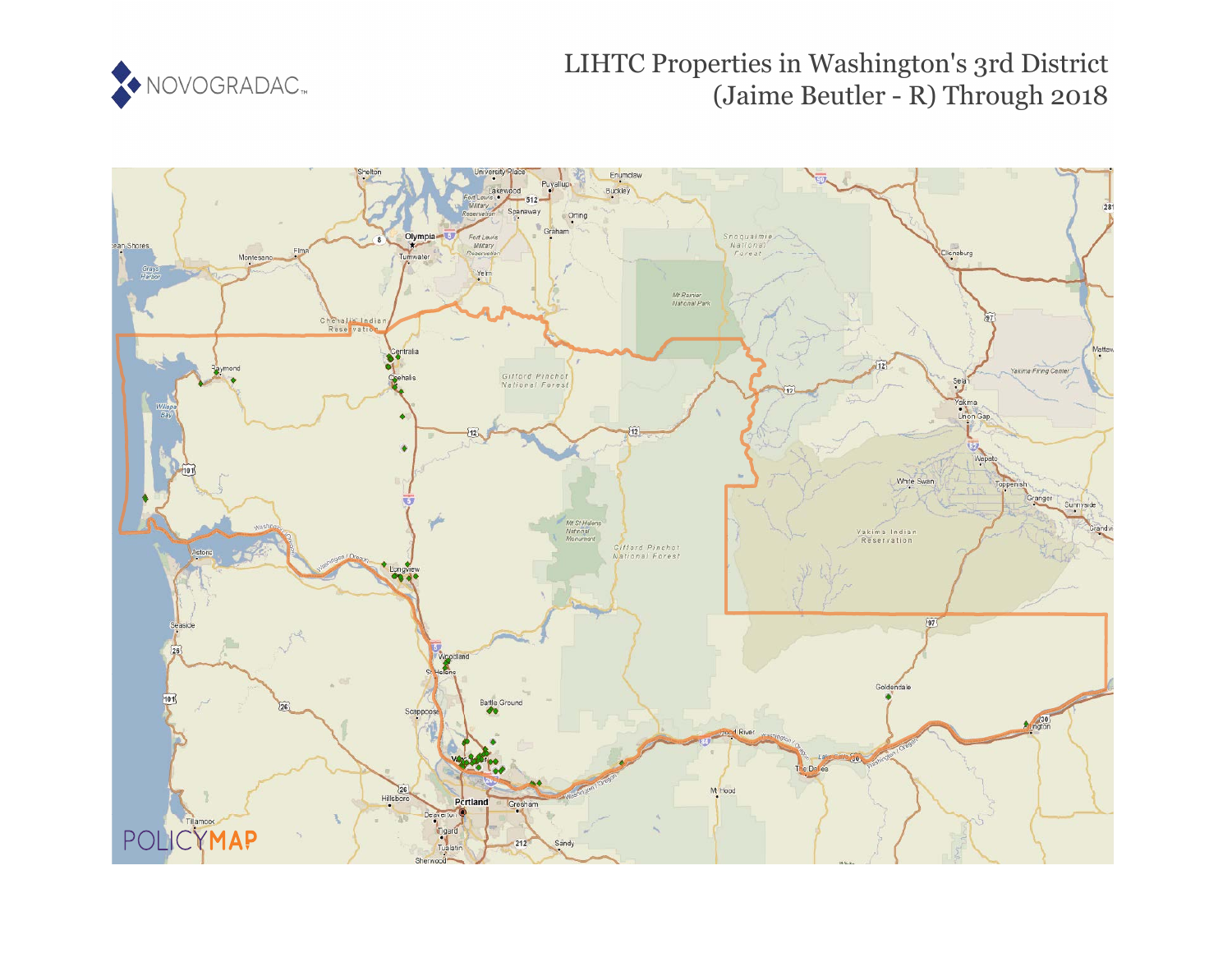| Project Name                    | <b>Address</b>    | City              | <b>State</b> | <b>Zip Code</b> | Nonprofit<br><b>Sponsor</b> | <b>Allocation</b><br>Year | <b>Annual</b><br><b>Allocated</b><br><b>Amount</b> | <b>Year Placed</b><br>in Service | <b>Construction Type</b> | <b>Total</b><br><b>Units</b> | Low<br><b>Income</b><br><b>Units</b> | <b>Rent</b> or<br><b>Income</b><br><b>Ceiling</b> | <b>Credit</b><br><b>Percentage</b>   | Tax-<br><b>Exempt</b><br><b>Bond</b> | <b>HUD Multi-Family</b><br><b>Financing/Rental</b><br><b>Assistance</b> |
|---------------------------------|-------------------|-------------------|--------------|-----------------|-----------------------------|---------------------------|----------------------------------------------------|----------------------------------|--------------------------|------------------------------|--------------------------------------|---------------------------------------------------|--------------------------------------|--------------------------------------|-------------------------------------------------------------------------|
| <b>1ST ST APTS</b>              | 16703 SE FIRST ST | <b>VANCOUVER</b>  | WA           | 98684           |                             | Insufficient<br>Data      | ${\bf S0}$                                         | Insufficient<br>Data             | Not Indicated            | 164                          | $\bf{0}$                             |                                                   | Not Indicated No                     |                                      |                                                                         |
| 525 C ST                        | 525 C ST          | WASHOUGAL         | WA           | 98671           |                             | Insufficient<br>Data      | $\$0$                                              | Insufficient<br>Data             | Not Indicated            | 59                           | $\mathbf 0$                          |                                                   | Not Indicated                        |                                      |                                                                         |
| 1615 20TH AVE                   | 1615 20TH AVE     | <b>LONGVIEW</b>   | WA           | 98632           | $\mathbf{N}\mathbf{o}$      | 1988                      | \$0\$                                              | 1988                             | Acquisition and Rehab 12 |                              | 12                                   |                                                   | Both 30% and<br>70% present<br>value | N <sub>o</sub>                       |                                                                         |
| <b>DORORTHY STREET</b>          | 1908 DOROTHY ST   | <b>LONGVIEW</b>   | WA           | 98632           | No                          | 1988                      | ${\bf S0}$                                         | 1988                             | <b>New Construction</b>  | 10                           | 9                                    |                                                   | 70 % present<br>value                | $_{\rm No}$                          |                                                                         |
| EVERGREEN RETIREMENT            | 500 MAIN ST       | <b>VANCOUVER</b>  | WA           | 98660           | $\mathbf{No}$               | 1988                      | $\$0$                                              | 1988                             | New Construction         | 78                           | 70                                   |                                                   | 70 % present<br>value                | $_{\rm No}$                          |                                                                         |
| PACIFIC PLACE                   | 208 CENTRAL AVE   | <b>SOUTH BEND</b> | WA           | 98586           |                             | 1989                      | $\$0$                                              | 1989                             | New Construction         | 24                           | 24                                   |                                                   | 30 % present<br>value                | $_{\rm No}$                          |                                                                         |
| CANDLEWOOD                      | 1322 HARRISON AVE | <b>CENTRALIA</b>  | WA           | 98531           |                             | 1989                      | $\boldsymbol{\mathsf{S}}\boldsymbol{\mathsf{0}}$   | 1990                             | <b>New Construction</b>  | 40                           | 40                                   |                                                   | 30 % present<br>value                | No                                   |                                                                         |
| <b>CASCADE WOODS - PHASE I</b>  | 2508 NE 138TH AVE | <b>VANCOUVER</b>  | WA           | 98684           | No                          | 1992                      | \$283,171                                          | 1992                             | <b>New Construction</b>  | 66                           | 66                                   |                                                   | 70 % present<br>value                | No                                   | Yes                                                                     |
| <b>COWLITZ TERRACE</b>          | 812 S. 8TH AVE.   | <b>KELSO</b>      | WA           | 98626           | $\rm No$                    | 1992                      | \$45,000                                           | 1992                             | New Construction         | $19\,$                       | $15\,$                               |                                                   | $70\,\%$ present<br>value            | $\rm No$                             | Yes                                                                     |
| PARK PLACE                      | 105 HAYWIRE ROAD  | <b>NAPAVINE</b>   | WA           | 98565           | $\rm No$                    | 1992                      | \$47,538                                           | 1992                             | New Construction         | 24                           | $\bf 23$                             |                                                   | 70 % present<br>value                | $\rm No$                             | Yes                                                                     |
| HIDDEN CREEK APTS               | 5607 FINCH DR     | <b>LONGVIEW</b>   | WA           | 98632           | $\mathbf{N}\mathbf{o}$      | 1991                      | \$410,034                                          | 1992                             | New Construction         | 100                          | $\bf{98}$                            | 60% AMGI                                          | $70\,\%$ present<br>value            | No                                   |                                                                         |
| <b>CASCADE WOODS - PHASE II</b> | 2412 NE 138TH AVE | <b>VANCOUVER</b>  | WA           | 98684           | No                          | 1993                      | \$204,947                                          | 1993                             | <b>New Construction</b>  | 48                           | 47                                   |                                                   | 70 % present<br>value                | No                                   |                                                                         |
| NEW WESTSIDE TERRACE            | 1200 17TH AVE     | <b>LONGVIEW</b>   | WA           | 98632           | $\mathbf{No}$               | 1993                      | \$169,166                                          | 1993                             | New Construction         | $\bf{60}$                    | ${\bf 58}$                           |                                                   | $70\,\%$ present<br>value            | $_{\rm No}$                          | $\mathbf{No}$                                                           |
| RAYMOND HOUSE                   | 331 - 1ST ST      | <b>RAYMOND</b>    | WA           | 98577           | No                          | 1993                      | \$78,315                                           | 1993                             | Acquisition and Rehab 30 |                              | $\boldsymbol{29}$                    |                                                   | 70 % present<br>value                | $\rm\, No$                           | Yes                                                                     |

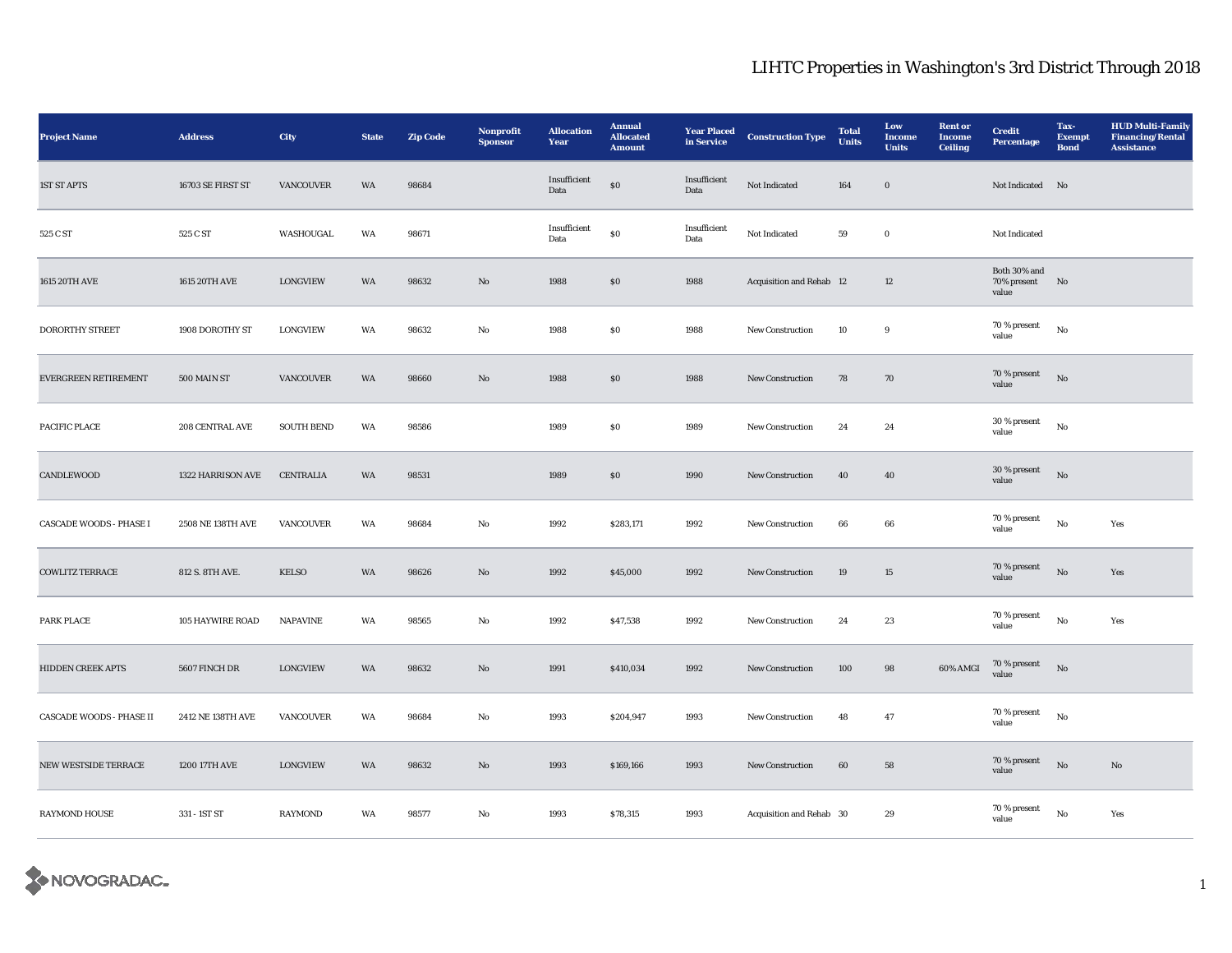| <b>Project Name</b>                                       | <b>Address</b>                   | City                 | <b>State</b> | <b>Zip Code</b> | <b>Nonprofit</b><br><b>Sponsor</b>                                                    | <b>Allocation</b><br>Year | <b>Annual</b><br><b>Allocated</b><br><b>Amount</b> | <b>Year Placed</b><br>in Service | <b>Construction Type</b> | <b>Total</b><br><b>Units</b> | Low<br><b>Income</b><br><b>Units</b> | <b>Rent or</b><br><b>Income</b><br><b>Ceiling</b> | <b>Credit</b><br>Percentage | Tax-<br><b>Exempt</b><br><b>Bond</b> | <b>HUD Multi-Family</b><br><b>Financing/Rental</b><br><b>Assistance</b> |
|-----------------------------------------------------------|----------------------------------|----------------------|--------------|-----------------|---------------------------------------------------------------------------------------|---------------------------|----------------------------------------------------|----------------------------------|--------------------------|------------------------------|--------------------------------------|---------------------------------------------------|-----------------------------|--------------------------------------|-------------------------------------------------------------------------|
| <b>HEMLOCK COURT</b>                                      | 1700 HEMLOCK ST                  | <b>LONGVIEW</b>      | WA           | 98632           | $\mathbf{N}\mathbf{o}$                                                                | 1994                      | \$173,479                                          | 1994                             | New Construction         | 47                           | 46                                   |                                                   | 70 % present<br>value       | $\rm\thinspace No$                   | $\mathbf{N}\mathbf{o}$                                                  |
| PACIFIC SANDS APARTMENTS                                  | 1300 NORTH<br>WASHINGTON AVE.    | <b>LONG BEACH</b>    | WA           | 98631           | No                                                                                    | 1994                      | \$50,634                                           | 1994                             | <b>New Construction</b>  | 28                           | $\bf 27$                             |                                                   | 70 % present<br>value       | $\rm No$                             | Yes                                                                     |
| STEEPLE CHASE APARTMENTS                                  | 4617 NE ST. JOHNS<br><b>ROAD</b> | <b>VANCOUVER</b>     | WA           | 98661           | $\mathbf{N}\mathbf{o}$                                                                | 1995                      | \$521,968                                          | 1994                             | <b>New Construction</b>  | 111                          | 110                                  |                                                   | 70 % present<br>value       | $_{\rm No}$                          | No                                                                      |
| <b>GOLDENDALE VILLAGE</b>                                 | 801 S SCHUSTER<br><b>STREET</b>  | <b>GOLDENDALE</b>    | WA           | 98620-4126      | No                                                                                    | 1995                      | \$205,937                                          | 1995                             | <b>New Construction</b>  | 30                           | $\boldsymbol{29}$                    |                                                   | 70 % present<br>value       | $\rm No$                             | No                                                                      |
| <b>HARRISON VILLAGE</b>                                   | 1402 HARRISON AVE                | CENTRALIA            | WA           | 98531           | $\mathbf{No}$                                                                         | 1996                      | \$241,956                                          | 1996                             | New Construction         | 31                           | $30\,$                               |                                                   | 70 % present<br>value       | $\rm\thinspace No$                   | $\mathbf{N}\mathbf{o}$                                                  |
| <b>RIVERDALE HEIGHTS</b>                                  | 1220 WILLAPA ST                  | <b>RAYMOND</b>       | WA           | 98577           | No                                                                                    | 1996                      | \$57,905                                           | 1996                             | <b>New Construction</b>  | 32                           | 31                                   |                                                   | 70 % present<br>value       | $\rm No$                             | Yes                                                                     |
| LA CASA DE LA FAMILIA SANTA 1809 N PEARL STREET CENTRALIA |                                  |                      | WA           | 98531-5519      | Yes                                                                                   | 2005                      | \$549,556                                          | 2005                             | New Construction         | ${\bf 46}$                   | $45\,$                               |                                                   | 70 % present<br>value       | $\rm No$                             | $\mathbf{N}\mathbf{o}$                                                  |
| MAGNOLIA SQUARE APARTMENT! 407 SW 20TH AVE                |                                  | <b>BATTLE GROUND</b> | WA           | 98604           | Yes                                                                                   | 2006                      | \$263,863                                          | 2005                             | New Construction         | 40                           | $39\,$                               |                                                   | 70 % present<br>value       | $\rm\, No$                           | Yes                                                                     |
| <b>RUSSELL ROAD APARTMENTS</b>                            | 2802 RUSSELL ROAD                | <b>CENTRALIA</b>     | WA           | 98531           | $\mathbf{N}\mathbf{o}$                                                                | 2005                      | \$337,500                                          | 2005                             | New Construction         | 26                           | 25                                   |                                                   | $70\,\%$ present<br>value   | $_{\rm No}$                          | No                                                                      |
| MEWS AT CASCADIA VILLAGE                                  | 9500 NE 73RD STREET VANCOUVER    |                      | WA           | 98662           | $\operatorname*{Yes}% \left( X\right) \equiv\operatorname*{Yes}(\mathbb{R}^{3}\left)$ | 2005                      | \$231,824                                          | 2005                             | New Construction         | 24                           | $\bf 24$                             |                                                   | 70 % present<br>value       | $\rm No$                             | No                                                                      |
| <b>WOODLAND MEADOWS</b>                                   | 130 HILLSHIRE STREET WOODLAND    |                      | WA           | 98674           | Yes                                                                                   | 2006                      | \$646,490                                          | 2005                             | New Construction         | 51                           | 50                                   |                                                   | 70 % present<br>value       | $\rm\thinspace No$                   | $\mathbf{No}$                                                           |
| PUEBLO DEL RIO                                            | 306 CHINOOK AVENUE ROOSEVELT     |                      | WA           | 99356           | No                                                                                    | 2005                      | \$256,500                                          | 2005                             | New Construction         | 20                           | 19                                   |                                                   | 70 % present<br>value       | $\rm No$                             | No                                                                      |
| VILLA SAN MARTIN                                          | 2611 ABBOTSFORD<br><b>LOOP</b>   | <b>KELSO</b>         | WA           | 98626           | Yes                                                                                   | 2006                      | \$337,500                                          | 2006                             | <b>New Construction</b>  | ${\bf 26}$                   | $25\,$                               |                                                   | 70 % present<br>value       | $\rm\thinspace No$                   | No                                                                      |
| WOODLAND II FAMILY HOUSING 133-139 S PEKIN RD             |                                  | <b>WOODLAND</b>      | WA           | 98674           | Yes                                                                                   | 2007                      | \$335,678                                          | 2006                             | <b>New Construction</b>  | 26                           | 25                                   |                                                   | 70 % present<br>value       | No                                   | No                                                                      |

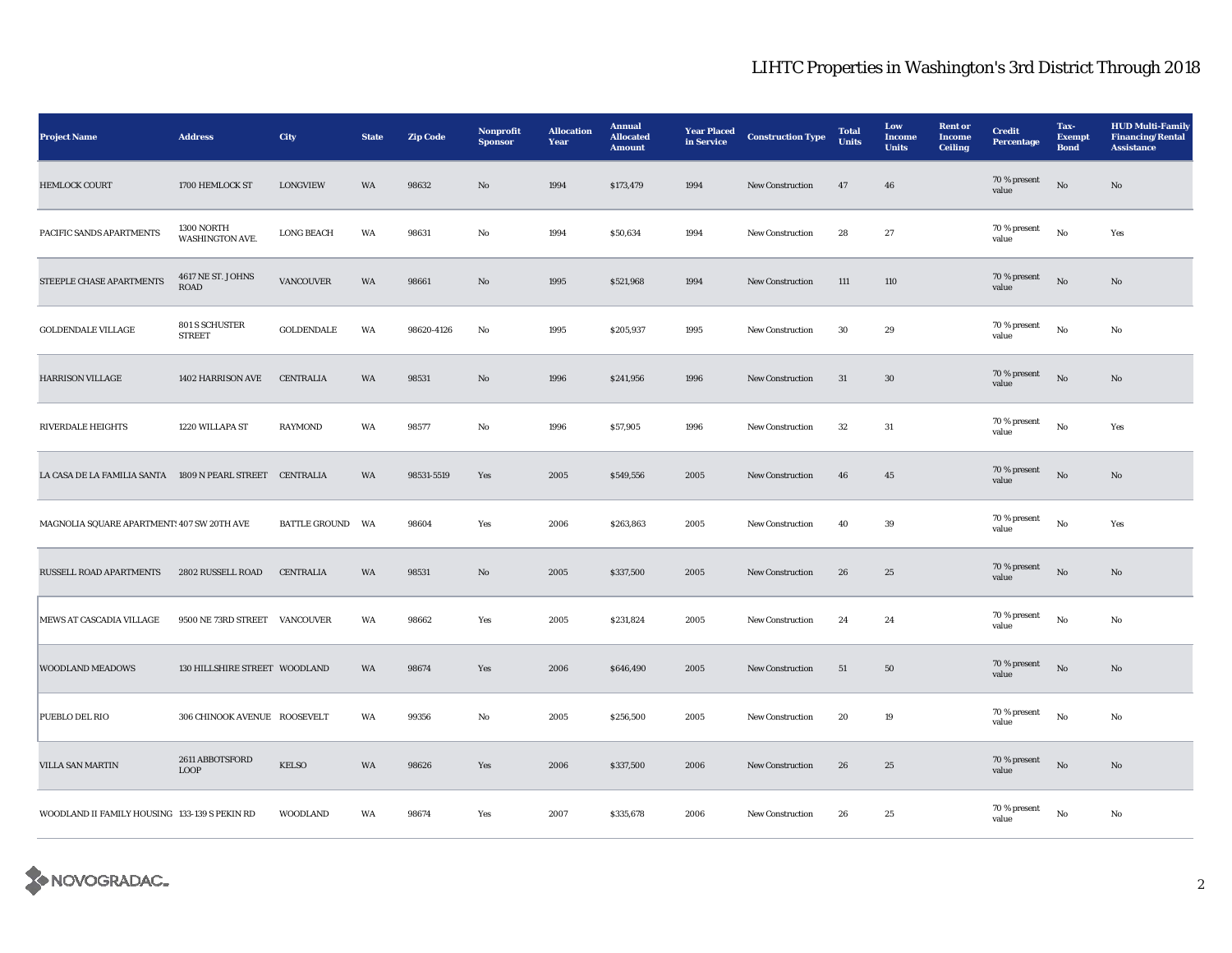| <b>Project Name</b>                                     | <b>Address</b>                                 | <b>City</b>             | <b>State</b> | <b>Zip Code</b> | Nonprofit<br><b>Sponsor</b> | <b>Allocation</b><br>Year | <b>Annual</b><br><b>Allocated</b><br><b>Amount</b> | <b>Year Placed</b><br>in Service | <b>Construction Type</b>  | <b>Total</b><br><b>Units</b> | Low<br><b>Income</b><br><b>Units</b> | <b>Rent</b> or<br><b>Income</b><br><b>Ceiling</b> | <b>Credit</b><br>Percentage | Tax-<br><b>Exempt</b><br><b>Bond</b> | <b>HUD Multi-Family</b><br><b>Financing/Rental</b><br><b>Assistance</b> |
|---------------------------------------------------------|------------------------------------------------|-------------------------|--------------|-----------------|-----------------------------|---------------------------|----------------------------------------------------|----------------------------------|---------------------------|------------------------------|--------------------------------------|---------------------------------------------------|-----------------------------|--------------------------------------|-------------------------------------------------------------------------|
| PARKLAND TERRACE<br><b>APARTMENTS</b>                   | 3133 MARYLAND ST.                              | <b>LONGVIEW</b>         | WA           | 98632           | $\mathbf{N}\mathbf{o}$      | 2006                      | \$84,532                                           | 2006                             | Acquisition and Rehab 52  |                              | 51                                   |                                                   | 30 % present<br>value       | Yes                                  | Yes                                                                     |
| WESTGATE TERRACE APARTMENT 2024 TIBBETTS DR.            |                                                | <b>LONGVIEW</b>         | WA           | 98632           | No                          | 2006                      | \$174,511                                          | 2006                             | Acquisition and Rehab 101 |                              | 100                                  |                                                   | 30 % present<br>value       | Yes                                  | Yes                                                                     |
| <b>AURORA PLACE APARTMENTS</b>                          | 8105 NE FOURTH PLAIN VANCOUVER<br><b>BLVD</b>  |                         | WA           | 98662           | Yes                         | 2008                      | \$259,977                                          | 2007                             | <b>New Construction</b>   | 25                           | 25                                   |                                                   | 70 % present<br>value       | $\rm No$                             | No                                                                      |
| BRINDLEWOOD APARTMENTS                                  | 1401 JOHNSON ROAD.                             | CENTRALIA               | WA           | 98531-4565      | Yes                         | 2007                      | \$146,839                                          | 2007                             | Acquisition and Rehab 68  |                              | 67                                   |                                                   | 30 % present<br>value       | Yes                                  | Yes                                                                     |
| <b>MEADOWLAND APTS</b>                                  | 801 S SCHUSTER ST                              | <b>GOLDENDALE</b>       | WA           | 98620           | No                          | 1995                      | ${\bf S0}$                                         | 1997                             | <b>New Construction</b>   | 20                           | ${\bf 20}$                           |                                                   | 70 % present<br>value       | $_{\rm No}$                          |                                                                         |
| CENTRAL PARK PLACE (VANCOUV WAY WAY                     |                                                | <b>VANCOUVER</b>        | WA           | 98663           | Yes                         | 1997                      | \$186,461                                          | 1999                             | New Construction          | 124                          | ${\bf 36}$                           | 60% AMGI                                          | 30 % present<br>value       | $_{\rm No}$                          | $\rm No$                                                                |
| CHEHALIS VALLEY APARTMENTS 1025 SW 20TH STREET CHEHALIS |                                                |                         | WA           | 98532-4229      | $\mathbf{N}\mathbf{o}$      | 1999                      | \$241,020                                          | 1999                             | New Construction          | 26                           | 25                                   |                                                   | 70 % present<br>value       | $_{\rm No}$                          | $\mathbf{N}\mathbf{o}$                                                  |
| MAPLE KNOLL                                             | 1800 NE 104TH STREET VANCOUVER                 |                         | WA           | 98686           | No                          | 1999                      | \$228,628                                          | 1999                             | Acquisition and Rehab 148 |                              | 147                                  |                                                   | 30 % present<br>value       | No                                   | No                                                                      |
| MARKETPLACE APARTMENTS                                  | 2900 GENERAL<br><b>ANDERSON ROAD</b>           | VANCOUVER               | WA           | 98661-6185      | $\mathbf{N}\mathbf{o}$      | 1998                      | \$363,860                                          | 1999                             | New Construction          | 173                          | 171                                  |                                                   | 30 % present<br>value       | Yes                                  | $\mathbf{No}$                                                           |
| CENTRAL PARK PLACE                                      | 1900 FORT VANCOUVER $\,$ VANCOUVER $\,$<br>WAY |                         | WA           | 98663-3500      | No                          | 1999                      | \$186,461                                          | 1999                             | New Construction          | 124                          | 123                                  |                                                   | 30 % present<br>value       |                                      | $_{\rm No}$                                                             |
| COUNTRY RUN APARTMENTS                                  | 1187 WEST SIDE<br>HIGHWAY                      | <b>KELSO</b>            | WA           | 98626-1720      | Yes                         | 2000                      | \$593,730                                          | 2000                             | New Construction          | 100                          | 99                                   |                                                   | 70 % present<br>value       | $_{\rm No}$                          | $\mathbf{No}$                                                           |
| <b>COVINGTON COMMONS</b><br><b>APARTMENTS</b>           | 9703 NE COVINGTON<br><b>ROAD</b>               | VANCOUVER               | WA           | 98662-4099      | Yes                         | 2001                      | \$154,944                                          | 2000                             | <b>New Construction</b>   | 40                           | $39\,$                               |                                                   | 30 % present<br>value       | Yes                                  | No                                                                      |
| ROCKWOOD TERRACE                                        | 535 C STREET                                   | WASHOUGAL               | WA           | 98671-2159      | $\mathbf{N}\mathbf{o}$      | 2000                      | \$100,024                                          | 2000                             | Acquisition and Rehab 62  |                              | 61                                   |                                                   | $30$ % present<br>value     | Yes                                  | No                                                                      |
| MILL CREEK APARTMENTS                                   | 518 NW 12TH AVE                                | <b>BATTLE GROUND WA</b> |              | 98604           | No                          | 2007                      | \$242,062                                          | 2007                             | <b>New Construction</b>   | 50                           | 49                                   |                                                   | 30 % present<br>value       | $_{\rm No}$                          | $_{\rm No}$                                                             |

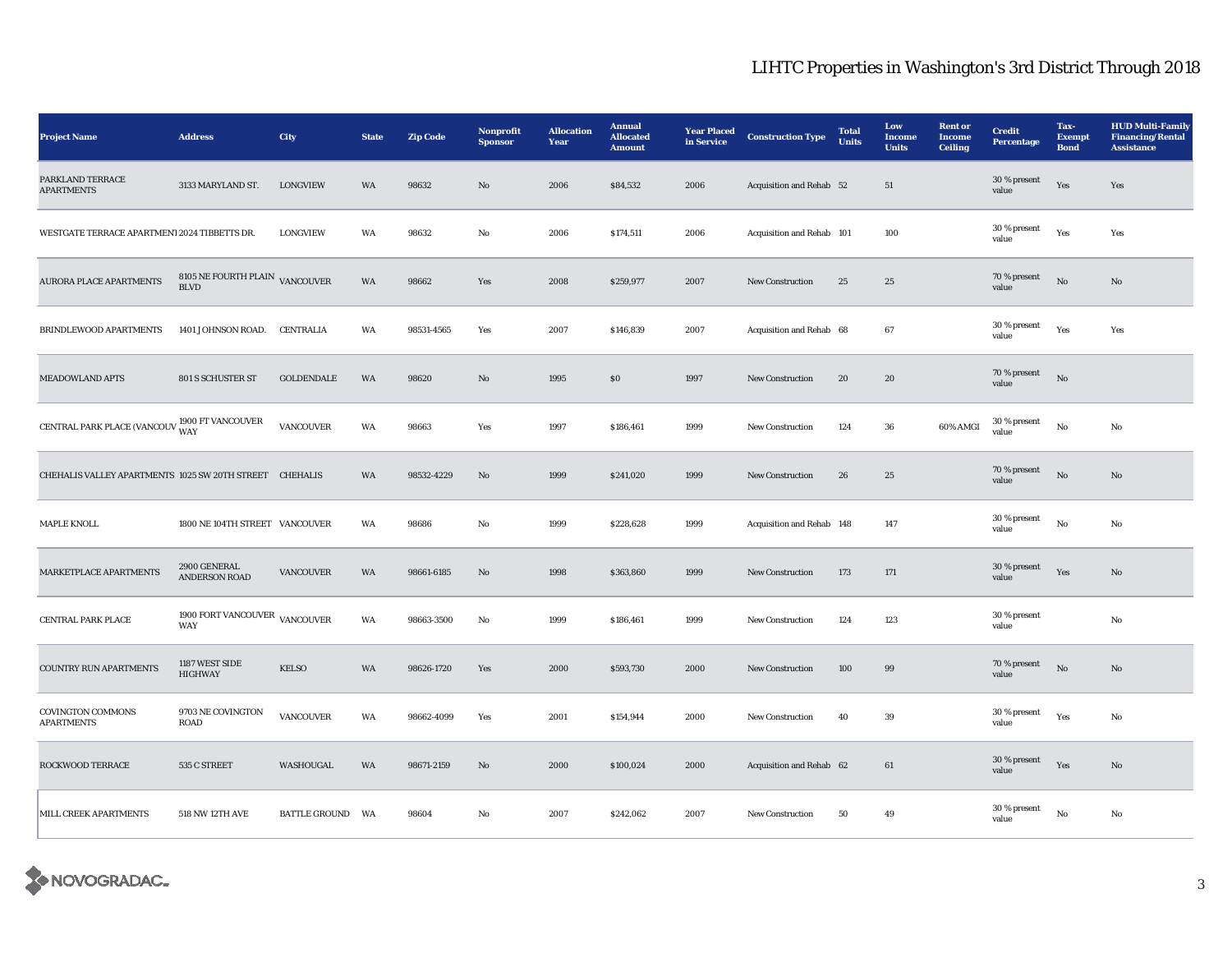| <b>Project Name</b>                                              | <b>Address</b>                          | City                    | <b>State</b> | <b>Zip Code</b> | <b>Nonprofit</b><br><b>Sponsor</b> | <b>Allocation</b><br>Year | <b>Annual</b><br><b>Allocated</b><br><b>Amount</b> | <b>Year Placed</b><br>in Service | <b>Construction Type</b>  | <b>Total</b><br><b>Units</b> | Low<br><b>Income</b><br><b>Units</b> | <b>Rent</b> or<br><b>Income</b><br><b>Ceiling</b> | <b>Credit</b><br><b>Percentage</b> | Tax-<br><b>Exempt</b><br><b>Bond</b> | <b>HUD Multi-Family</b><br><b>Financing/Rental</b><br><b>Assistance</b> |
|------------------------------------------------------------------|-----------------------------------------|-------------------------|--------------|-----------------|------------------------------------|---------------------------|----------------------------------------------------|----------------------------------|---------------------------|------------------------------|--------------------------------------|---------------------------------------------------|------------------------------------|--------------------------------------|-------------------------------------------------------------------------|
| MILL CREEK SENIOR ESTATES                                        | 520 NW 12TH AVE                         | <b>BATTLE GROUND WA</b> |              | 98604           | $\rm No$                           | 2007                      | \$147,271                                          | 2007                             | New Construction          | 28                           | 28                                   |                                                   | 30 % present<br>value              | $_{\rm No}$                          | $\mathbf{N}\mathbf{o}$                                                  |
| <b>RIVERGROVE APARTMENTS</b>                                     | 617 SE 4TH STREET.                      | <b>BATTLE GROUND</b>    | WA           | 98604-8395      | Yes                                | 2007                      | \$91,506                                           | 2007                             | Acquisition and Rehab 36  |                              | $35\,$                               |                                                   | 30 % present<br>value              | Yes                                  | Yes                                                                     |
| RUSSELL ROAD II APTS.                                            | 2802 RUSSELL RD                         | <b>CENTRALIA</b>        | WA           | 98531           | No                                 | 2007                      | \$308,016                                          | 2007                             | <b>New Construction</b>   | 24                           | 23                                   |                                                   | $70\,\%$ present<br>value          | $\rm \bf No$                         | No                                                                      |
| <b>SOUTHCREEK II APARTMENTS</b>                                  | 1013 SCAMMON CREEK<br>RD                | <b>CENTRALIA</b>        | WA           | 98531           | $_{\rm No}$                        | 2007                      | \$636,321                                          | 2007                             | New Construction          | 52                           | 50                                   |                                                   | 70 % present<br>value              | $_{\rm No}$                          | $\rm No$                                                                |
| <b>CLARK VILLAGE APARTMENTS</b>                                  | 225 - 8TH ST                            | WASHOUGAL               | WA           | 98671-2265      | Yes                                | 2008                      | \$72,424                                           | 2008                             | Acquisition and Rehab 28  |                              | 27                                   |                                                   | 30 % present<br>value              | Yes                                  | Yes                                                                     |
| <b>FRUIT VALLEY COURT</b><br><b>APARTMENTS</b>                   | 1900 WEST 34TH ST                       | <b>VANCOUVER</b>        | WA           | 98660-1266      | Yes                                | 2008                      | \$119,796                                          | 2008                             | Acquisition and Rehab 40  |                              | 39                                   |                                                   | 30 % present<br>value              | Yes                                  | Yes                                                                     |
| PRAIRIE VIEW APT HOMES                                           | 12611 NE 99TH ST                        | <b>VANCOUVER</b>        | WA           | 98682           | Yes                                | 2007                      | \$1,133,104                                        | 2008                             | Acquisition and Rehab 280 |                              | 280                                  | 60% AMGI                                          | 30 % present<br>value              | Yes                                  | No                                                                      |
| <b>VINTAGE AT CHEHALIS</b>                                       | 1590 NATIONAL AVE                       | <b>CHEHALIS</b>         | WA           | 98532-2203      | Yes                                | 2009                      | \$638,689                                          | 2008                             | New Construction          | 150                          | 148                                  |                                                   | 30 % present<br>value              | Yes                                  | No                                                                      |
| PRAIRIE VIEW APARTMENT<br><b>HOMES</b>                           | 12611 NE 99TH ST                        | <b>VANCOUVER</b>        | WA           | 98682-2431      | Yes                                | 2008                      | \$1,133,111                                        | 2008                             | Acquisition and Rehab 284 |                              | 280                                  |                                                   | 30 % present<br>value              | Yes                                  | No                                                                      |
| VILLAS OF BRIDGE CREEK, THE 2011 BRANDT ROAD                     |                                         | <b>VANCOUVER</b>        | WA           | 98661-5764      | Yes                                | 2002                      | \$231,943                                          | 2001                             | Acquisition and Rehab 103 |                              | 102                                  |                                                   | 30 % present<br>value              | Yes                                  | $\rm No$                                                                |
| ARBOR RIDGE ASSISTED LIVING 9501 NE HAZEL DELL<br><b>PROJECT</b> | <b>AVENUE</b>                           | VANCOUVER               | WA           | 98665           | $\mathbf{No}$                      | 2003                      | \$207,281                                          | 2002                             | New Construction          | $\bf{60}$                    | ${\bf 57}$                           |                                                   | 30 % present<br>value              | Yes                                  | Yes                                                                     |
| <b>CORRIDOR APARTMENTS</b>                                       | 2804 RUSSELL ROAD                       | <b>CENTRALIA</b>        | WA           | 98531           | No                                 | 2002                      | \$227,306                                          | 2002                             | <b>New Construction</b>   | 21                           | 20                                   |                                                   | 70 % present<br>value              | $_{\rm No}$                          | No                                                                      |
| SPRINGFIELD MEADOWS                                              | 4317 NE 66TH AVE                        | <b>VANCOUVER</b>        | WA           | 98661           | $\mathbf{N}\mathbf{o}$             | 2002                      | \$672,343                                          | 2002                             | New Construction          | 290                          | 287                                  |                                                   | $30$ % present<br>value            | Yes                                  | No                                                                      |
| <b>WISTERIA MANOR</b>                                            | 15911 SE MILL PLAIN<br><b>BOULEVARD</b> | VANCOUVER               | WA           | 98684           | No                                 | 2002                      | \$90,061                                           | 2002                             | <b>New Construction</b>   | 24                           | 24                                   |                                                   | 30 % present<br>value              | $\rm No$                             | No                                                                      |

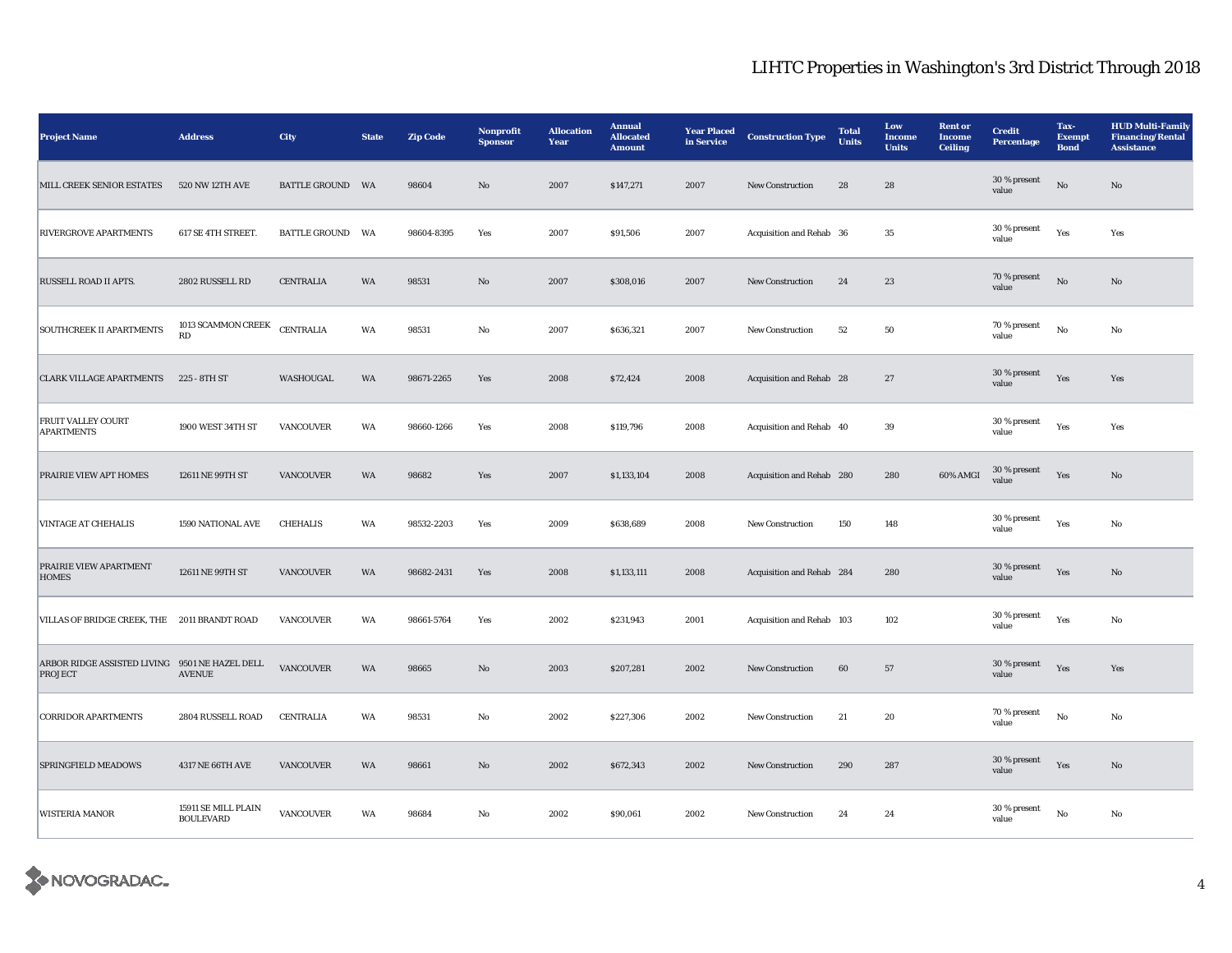| <b>Project Name</b>                                     | <b>Address</b>                | <b>City</b>      | <b>State</b> | <b>Zip Code</b> | Nonprofit<br><b>Sponsor</b> | <b>Allocation</b><br>Year | <b>Annual</b><br><b>Allocated</b><br><b>Amount</b> | <b>Year Placed</b><br>in Service | <b>Construction Type</b>                         | <b>Total</b><br><b>Units</b> | Low<br><b>Income</b><br><b>Units</b> | <b>Rent or</b><br><b>Income</b><br><b>Ceiling</b> | <b>Credit</b><br><b>Percentage</b> | Tax-<br><b>Exempt</b><br><b>Bond</b> | <b>HUD Multi-Family</b><br><b>Financing/Rental</b><br><b>Assistance</b> |
|---------------------------------------------------------|-------------------------------|------------------|--------------|-----------------|-----------------------------|---------------------------|----------------------------------------------------|----------------------------------|--------------------------------------------------|------------------------------|--------------------------------------|---------------------------------------------------|------------------------------------|--------------------------------------|-------------------------------------------------------------------------|
| ANTHEM PARK AT UPTOWN<br><b>VILLAGE</b>                 | 127 NW 25TH STREET            | VANCOUVER        | WA           | 98660           | $\mathbf{N}\mathbf{o}$      | 2003                      | \$396,568                                          | 2003                             | <b>New Construction</b>                          | 58                           | 58                                   | 60% AMGI                                          | 30 % present<br>value              | $\rm No$                             | No                                                                      |
| <b>CASCADIA VILLAGE</b><br><b>APARTMENTS</b>            | 9600 NE 73RD STREET VANCOUVER |                  | WA           | 98662           | Yes                         | 2004                      | \$439,854                                          | 2003                             | <b>New Construction</b>                          | 51                           | 50                                   |                                                   | 70 % present<br>value              | $\rm No$                             | Yes                                                                     |
| TEAL POINTE APARTMENTS                                  | <b>10405 NE 9TH AVE</b>       | <b>VANCOUVER</b> | WA           | 98686           | No                          | 2003                      | \$184,595                                          | 2003                             | Acquisition and Rehab 120                        |                              | 118                                  |                                                   | 30 % present<br>value              | $\rm No$                             | No                                                                      |
| <b>QUAIL RUN APARTMENTS</b>                             | 701 SE 139TH AVE              | <b>VANCOUVER</b> | WA           | 98684-3556      | $\rm No$                    | 2004                      | \$344,569                                          | 2003                             | New Construction                                 | 129                          | 127                                  |                                                   | 30 % present<br>value              | Yes                                  | $\rm No$                                                                |
| FORT VANCOUVER TERRACE                                  | 4710 PLOMONDON ST             | <b>VANCOUVER</b> | WA           | 98661-6178      | $\mathbf{N}\mathbf{o}$      | 2003                      | \$392,791                                          | 2003                             | Acquisition and Rehab 131                        |                              | 130                                  |                                                   | 30 % present<br>value              | Yes                                  | Yes                                                                     |
| VILLA SAN JUAN BAUTISTA                                 | 2613 COOKS HILL RD            | <b>CENTRALIA</b> | WA           | 98531-5519      | Yes                         | 2010                      | \$0\$                                              | 2010                             | <b>New Construction</b>                          | 50                           | 50                                   |                                                   | Not Indicated                      | No                                   | No                                                                      |
| MCCALLISTER VILLAGE                                     | 2155 W FIRESTONE LN VANCOUVER |                  | WA           | 98660           | Yes                         | 2011                      | \$899,280                                          | 2011                             | New Construction                                 | 48                           | $\bf 48$                             |                                                   | 70 % present<br>value              | $\rm No$                             | No                                                                      |
| <b>IVES &amp; HARRISON FAMILY</b><br><b>HOUSING</b>     | 3115 IVES RD                  | <b>CENTRALIA</b> | WA           | 98531           | $\rm No$                    | 2009                      | \$554,404                                          | 2011                             | New Construction                                 | 74                           | 74                                   | 60% AMGI                                          | <b>TCEP</b> only                   | $\rm No$                             | No                                                                      |
| <b>VILLA LOS MILAGROS</b>                               | 3115 IVES RD                  | <b>CENTRALIA</b> | WA           | 98531           |                             | 2011                      | \$554,404                                          | 2011                             | Not Indicated                                    | 74                           | 74                                   |                                                   | Not Indicated                      |                                      |                                                                         |
| VISTA COURT                                             | 1405 ESTHER ST                | VANCOUVER        | WA           | 98660           | No                          | 2012                      | \$1,359,864                                        | 2012                             | <b>New Construction</b>                          | 76                           | 76                                   |                                                   | 70 % present<br>value              | $_{\rm No}$                          | $\rm No$                                                                |
| <b>ALLEGRE VILLA AND</b><br><b>SANDSTONE APARTMENTS</b> | 207 E. WALNUT ST              | WINLOCK          | WA           | 98596           | Yes                         | 2013                      | \$590,663                                          | 2012                             | Acquisition and Rehab 54                         |                              | 54                                   |                                                   | 70 % present<br>value              |                                      | Yes                                                                     |
| ALLEGRE VILLA & SANDSTONE<br><b>APTS</b>                | 207 E WALNUT ST               | <b>WINLOCK</b>   | WA           | 98596           | Yes                         | 2012                      | \$590,663                                          | 2013                             | Acquisition and Rehab 54                         |                              | 54                                   | 60% AMGI                                          | $70$ % present<br>value            | No                                   | Yes                                                                     |
| <b>ATHERTON WOODS</b>                                   | 4719 NE 72ND AVENUE VANCOUVER |                  | WA           | 98661           | $\rm No$                    | 2013                      | \$309,910                                          | 2013                             | Both New Construction $\,$ 102 $\,$<br>and $A/R$ |                              | $101\,$                              |                                                   | 30 % present<br>value              | Yes                                  |                                                                         |
| <b>CAMBRIDGE APARTMENTS</b>                             | 1429 JOHNSON RD.              | <b>CENTRALIA</b> | WA           | 98531           | Yes                         | 2013                      | \$363,845                                          | 2013                             | Acquisition and Rehab 38                         |                              | $35\,$                               |                                                   | 70 % present<br>value              | No                                   | Yes                                                                     |

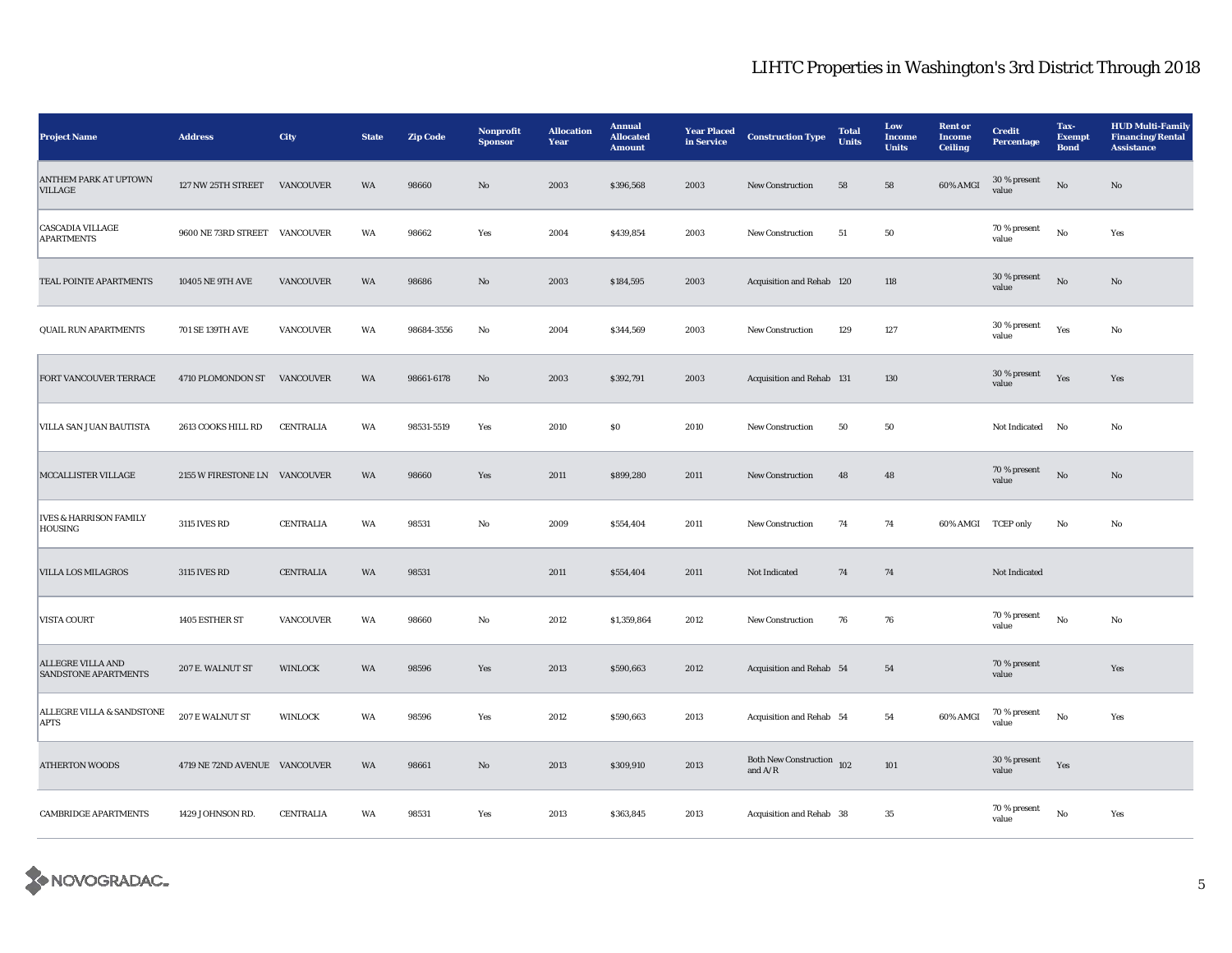| <b>Project Name</b>                            | <b>Address</b>                               | <b>City</b>                       | <b>State</b> | <b>Zip Code</b> | <b>Nonprofit</b><br><b>Sponsor</b> | <b>Allocation</b><br>Year | <b>Annual</b><br><b>Allocated</b><br><b>Amount</b> | <b>Year Placed</b><br>in Service | <b>Construction Type</b>  | <b>Total</b><br><b>Units</b> | Low<br><b>Income</b><br><b>Units</b> | <b>Rent or</b><br><b>Income</b><br><b>Ceiling</b> | <b>Credit</b><br><b>Percentage</b> | Tax-<br><b>Exempt</b><br><b>Bond</b> | <b>HUD Multi-Family</b><br><b>Financing/Rental</b><br><b>Assistance</b> |
|------------------------------------------------|----------------------------------------------|-----------------------------------|--------------|-----------------|------------------------------------|---------------------------|----------------------------------------------------|----------------------------------|---------------------------|------------------------------|--------------------------------------|---------------------------------------------------|------------------------------------|--------------------------------------|-------------------------------------------------------------------------|
| <b>ESTHER SHORT COMMONS</b>                    | 555 WEST 8TH STREET VANCOUVER                |                                   | WA           | 98660           | $\mathbf{N}\mathbf{o}$             | 2005                      | \$604,348                                          | 2004                             | <b>New Construction</b>   | 160                          | 139                                  |                                                   | 30 % present<br>value              | $\rm No$                             | Yes                                                                     |
| LA CASA DE SAN JUAN DIEGO                      | 125 S PEKIN ROAD                             | WOODLAND                          | WA           | 98674           | Yes                                | 2004                      | \$530,488                                          | 2004                             | <b>New Construction</b>   | ${\bf 51}$                   | ${\bf 50}$                           |                                                   | 70 % present<br>value              | $_{\rm No}$                          | No                                                                      |
| <b>LEWIS &amp; CLARK PLAZA</b>                 | 621 BROADWAY ST                              | <b>VANCOUVER</b>                  | WA           | 98660           | $\mathbf{N}\mathbf{o}$             | 2002                      | \$537,240                                          | 2004                             | <b>New Construction</b>   | 46                           | 46                                   | 60% AMGI                                          | 70 % present<br>value              | $\rm \bf No$                         | No                                                                      |
| PLUM MEADOWS APARTMENTS                        | 1919 W 34TH STREET                           | <b>VANCOUVER</b>                  | WA           | 98660           | No                                 | 2004                      | \$682,836                                          | 2004                             | <b>New Construction</b>   | 162                          | 161                                  |                                                   | 30 % present<br>value              | $_{\rm No}$                          | No                                                                      |
| <b>SOUTHCREEK APARTMENTS</b>                   | 1101 SCAMMON CREEK<br>$\mathbf{R}\mathbf{D}$ | <b>CENTRALIA</b>                  | WA           | 98531           | $\mathbf{N}\mathbf{o}$             | 2004                      | \$585,000                                          | 2004                             | New Construction          | $52\,$                       | ${\bf 50}$                           |                                                   | 70 % present<br>value              | $\rm No$                             | $\mathbf{N}\mathbf{o}$                                                  |
| VIRGINIA STATION APARTMENTS 111 VIRGINIA DRIVE |                                              | <b>CENTRALIA</b>                  | WA           | 98531           | Yes                                | 2005                      | \$241,186                                          | 2004                             | New Construction          | ${\bf 36}$                   | $35\,$                               |                                                   | 70 % present<br>value              | $\rm\thinspace No$                   | Yes                                                                     |
| QUAIL RUN APTS (VANCOUVER) 701 SE 139TH AVE    |                                              | <b>VANCOUVER</b>                  | WA           | 98683           | $\mathbf{No}$                      | 2002                      | \$344,569                                          | 2004                             | <b>New Construction</b>   | 129                          | 129                                  | 60% AMGI                                          | 30 % present<br>value              | Yes                                  | No                                                                      |
| LEWIS AND CLARK PLAZA                          | 621 BROADWAY                                 | <b>VANCOUVER</b>                  | WA           | 98660           | No                                 | 2005                      | \$537,240                                          | 2004                             | <b>New Construction</b>   | 46                           | 46                                   |                                                   | 70 % present<br>value              | No                                   | No                                                                      |
| <b>HAMILTON PARK</b>                           | 30 PORTAGE DR                                | <b>NORTH</b><br><b>BONNEVILLE</b> | WA           | 98639           | No                                 | 2005                      | \$308,099                                          | 2005                             | New Construction          | 25                           | 23                                   |                                                   | 70 % present<br>value              | $\rm No$                             | $\mathbf{N}\mathbf{o}$                                                  |
| LILAC PLACE APARTMENTS                         | 1313 GLENWOOD<br><b>STREET</b>               | <b>WOODLAND</b>                   | WA           | 98674           | No                                 | 2015                      | \$708,037                                          | 2014                             | New Construction          | 38                           | 37                                   |                                                   | 70 % present<br>value              | $\rm No$                             | No                                                                      |
| PARKLANE APARTMENTS                            | 10223 NE NOTCHLOG<br><b>DRIVE</b>            | <b>VANCOUVER</b>                  | WA           | 98685           | No                                 | 2013                      | \$760,709                                          | 2014                             | Acquisition and Rehab 260 |                              | 259                                  |                                                   | 30 % present<br>value              | Yes                                  | No                                                                      |
| <b>1ST STREET APARTMENTS</b>                   | 16703 SE 1ST STREET                          | <b>VANCOUVER</b>                  | WA           | 98684           | No                                 | 2015                      | \$661,549                                          | 2015                             | <b>New Construction</b>   | 152                          | 115                                  |                                                   | 30 % present<br>value              |                                      | No                                                                      |
| <b>COPPER LANE APARTMENTS</b>                  | 2401 NE FOUR SEASONS VANCOUVER<br>LANE       |                                   | WA           | 98684           | Yes                                | 2016                      | \$813,607                                          | 2015                             | New Construction          | 216                          | 214                                  |                                                   | 30 % present<br>value              |                                      | $\mathbf{N}\mathbf{o}$                                                  |
| TOWNE SQUARE APARTMENTS 2900 H STREET          |                                              | WASHOUGAL                         | WA           | 98671           | Yes                                | 2015                      | \$204,312                                          | 2015                             | Acquisition and Rehab 40  |                              | 40                                   |                                                   | 30 % present<br>value              |                                      | No                                                                      |

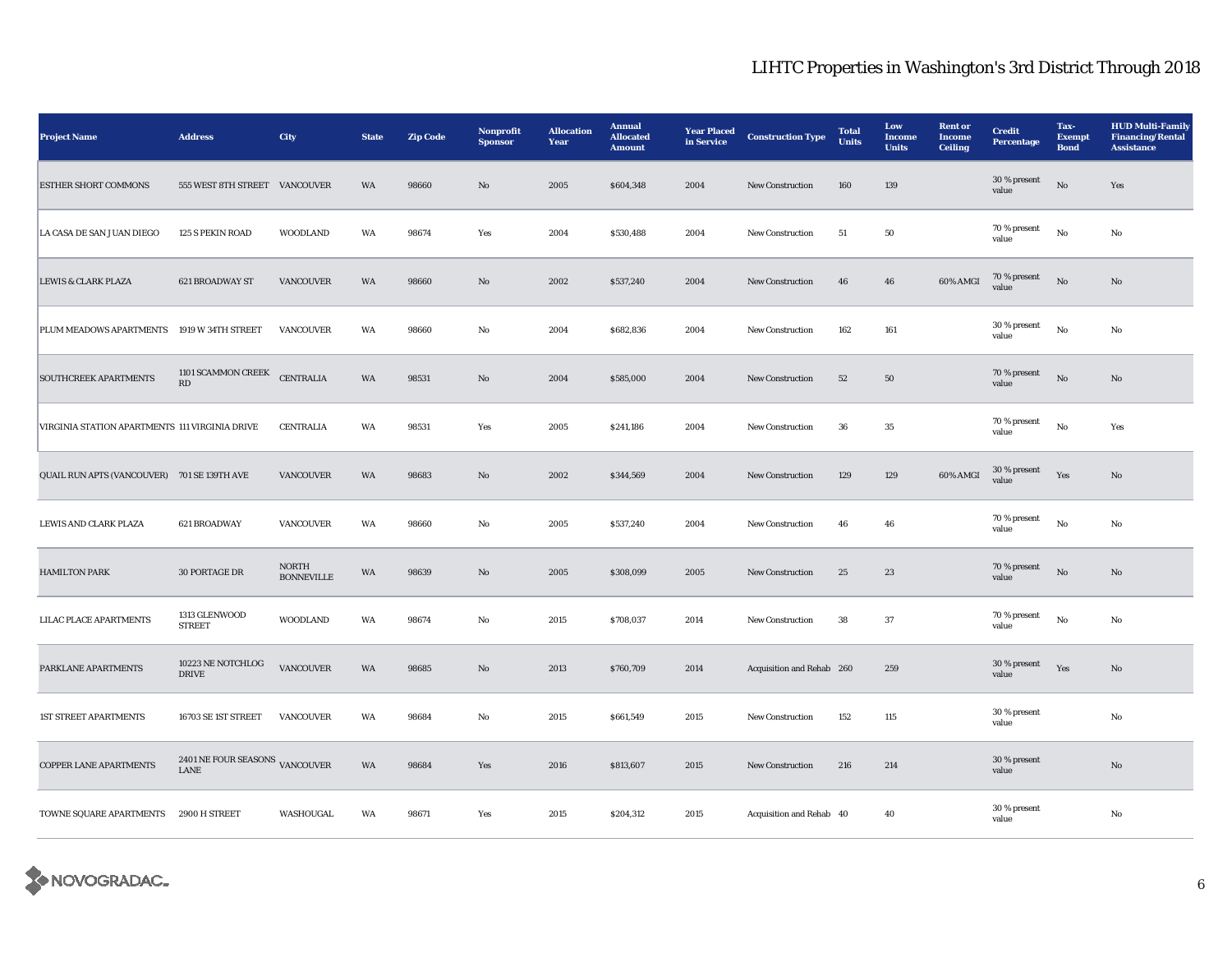| <b>Project Name</b>                            | <b>Address</b>                                | City              | <b>State</b> | <b>Zip Code</b> | Nonprofit<br><b>Sponsor</b> | <b>Allocation</b><br>Year | <b>Annual</b><br><b>Allocated</b><br><b>Amount</b> | <b>Year Placed</b><br>in Service | <b>Construction Type</b>  | <b>Total</b><br>Units | Low<br><b>Income</b><br><b>Units</b> | <b>Rent or</b><br><b>Income</b><br><b>Ceiling</b> | <b>Credit</b><br><b>Percentage</b> | Tax-<br><b>Exempt</b><br><b>Bond</b> | <b>HUD Multi-Family</b><br><b>Financing/Rental</b><br><b>Assistance</b> |
|------------------------------------------------|-----------------------------------------------|-------------------|--------------|-----------------|-----------------------------|---------------------------|----------------------------------------------------|----------------------------------|---------------------------|-----------------------|--------------------------------------|---------------------------------------------------|------------------------------------|--------------------------------------|-------------------------------------------------------------------------|
| <b>15 WEST APARTMENTS</b>                      | 400 W. MILL PLAIN<br>BLVD.                    | VANCOUVER         | WA           | 98660           | $\mathbf{N}\mathbf{o}$      | 2016                      | \$666,253                                          | 2016                             | New Construction          | 120                   | 119                                  |                                                   | 30 % present<br>value              |                                      | $\mathbf{No}$                                                           |
| <b>ISABELLA COURT</b>                          | 3112 NE 62ND AVENUE VANCOUVER                 |                   | WA           | 98661           | Yes                         | 2017                      | \$464,946                                          | 2016                             | New Construction          | 49                    | 49                                   |                                                   | 30 % present<br>value              |                                      | No                                                                      |
| <b>LINCOLN PLACE</b>                           | 1351 LINCOLN AVENUE VANCOUVER                 |                   | WA           | 98660           | No                          | 2016                      | \$402,509                                          | 2016                             | <b>New Construction</b>   | 30                    | 30                                   |                                                   | 70 % present<br>value              |                                      | No                                                                      |
| <b>SKYLINE CREST APARTMENTS</b>                | 500 OMAHA WAY                                 | <b>VANCOUVER</b>  | WA           | 98661           | No                          | 2016                      | \$940,230                                          | 2016                             | Acquisition and Rehab 137 |                       | 137                                  |                                                   | 30 % present<br>value              |                                      | No                                                                      |
| <b>FREEDOMS PATH AT</b><br><b>VANCOUVER WA</b> | 1601 E 4TH PLAIN BLVD. VANCOUVER              |                   | WA           | 98661           |                             | 2016                      | \$953,159                                          | 2016                             | Not Indicated             | 50                    | 50                                   |                                                   | Not Indicated No                   |                                      |                                                                         |
| <b>13 WEST APARTMENTS</b>                      | 1300 W. COLUMBIA<br><b>STREET</b>             | <b>VANCOUVER</b>  | WA           | 98660           | No                          | 2017                      | \$600,087                                          | 2017                             | New Construction          | 92                    | 92                                   |                                                   | 30 % present<br>value              |                                      | No                                                                      |
| <b>CHEHALIS AVENUE</b><br><b>APARTMENTS</b>    | 366 SW 3RD STREET                             | <b>CHEHALIS</b>   | WA           | 98532           | No                          | 2017                      | \$250,101                                          | 2017                             | Acquisition and Rehab 60  |                       | 60                                   |                                                   | 30 % present<br>value              |                                      | No                                                                      |
| ORCHARD GLEN                                   | 5701 NE 102ND AVENUE VANCOUVER                |                   | WA           | 98662           | No                          | 2017                      | \$298,597                                          | 2017                             | Acquisition and Rehab 80  |                       | 80                                   |                                                   | Not Indicated                      |                                      | No                                                                      |
| <b>RELIABLE HOMES</b>                          | 2207 HARRISON<br><b>AVENUE</b>                | <b>CENTRALIA</b>  | WA           | 98531           | Yes                         | 2018                      | \$697,461                                          | 2017                             | New Construction          | 36                    | $35\,$                               |                                                   | 70 % present<br>value              |                                      | $\mathbf{N}\mathbf{o}$                                                  |
| MEADOWS, THE                                   | 3303 NE 78TH AVENUE VANCOUVER                 |                   | WA           | 98662           |                             | 2018                      | \$484,589                                          | 2018                             | Not Indicated             | 30                    | $30\,$                               |                                                   | Not Indicated                      |                                      |                                                                         |
| MERIWETHER PLACE                               | 6221 NE FOURTH PLAIN VANCOUVER<br><b>BLVD</b> |                   | WA           | 98661           |                             | 2018                      | \$628,710                                          | 2018                             | Not Indicated             | $30\,$                | $30\,$                               |                                                   | Not Indicated                      |                                      |                                                                         |
| VINTAGE AT VANCOUVER                           | 9001 NE 54TH STREET VANCOUVER                 |                   | WA           | 98662-6001      | Yes                         | 2017                      | \$878,407                                          | 2018                             | Acquisition and Rehab 154 |                       | 154                                  |                                                   | 60% AMGI Not Indicated             |                                      |                                                                         |
| <b>CAPLES TERRACE</b>                          | 500 OMAHA WAY                                 | <b>VANCOUVER</b>  | WA           | 98661           |                             | 2019                      | \$4,522,840                                        | 2019                             | Not Indicated             | 28                    | 28                                   |                                                   | Not Indicated                      |                                      |                                                                         |
| DRIFTWOOD POINT                                | 102 11TH AVENUE                               | <b>LONG BEACH</b> | WA           | 98631           |                             | 2019                      | \$5,007,413                                        | 2019                             | Not Indicated             | 27                    | 26                                   |                                                   | Not Indicated                      |                                      |                                                                         |